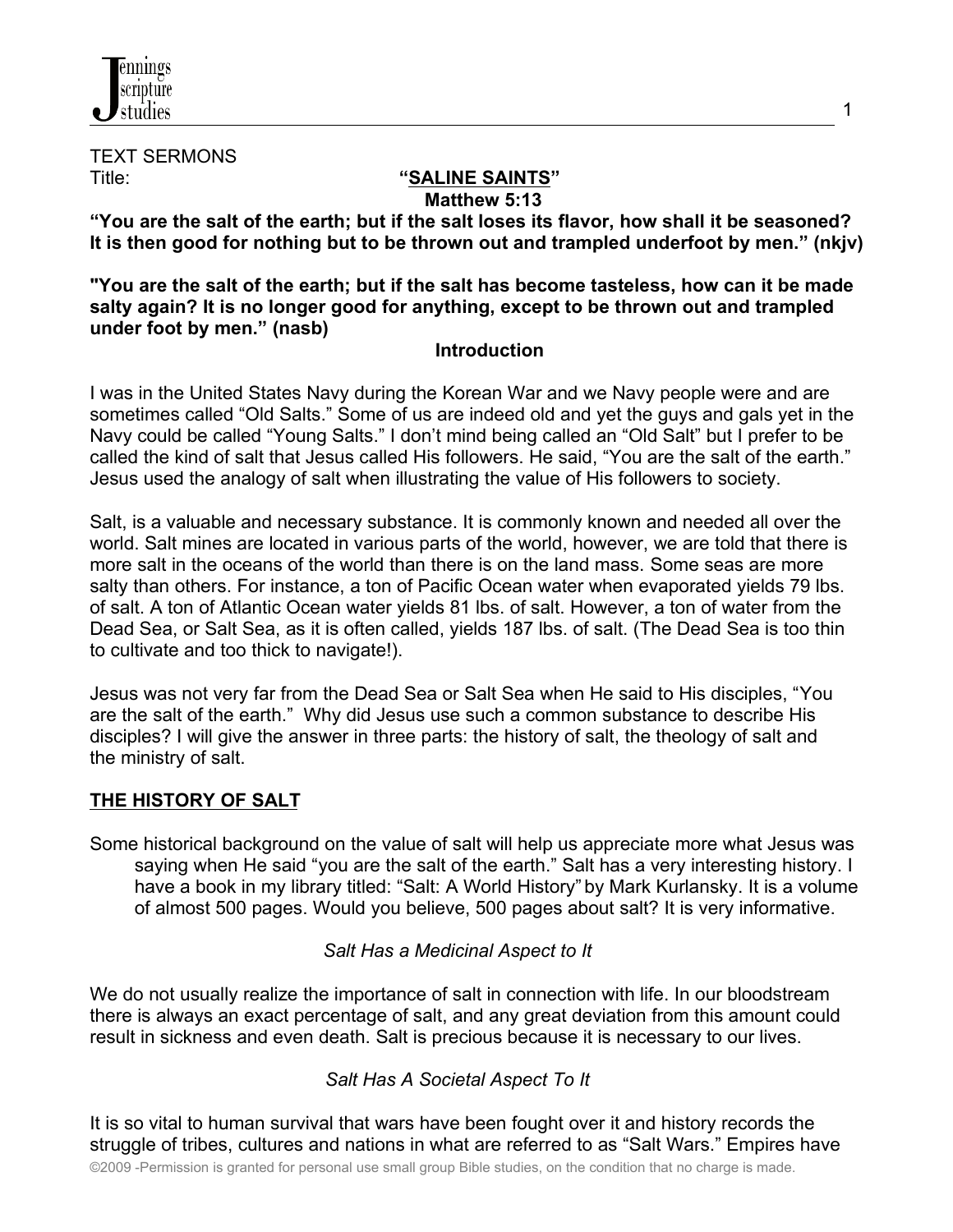been founded upon it and have collapsed without it. Early civilizations grew up around salt deposits. This was true in the Jordan Valley and the Dead Sea areas, in England, France and Germany. The earliest settlements in China were near the Yellow River salt deposits.

# *Salt Has A Commercial Aspect To It*

One of the oldest roads in Europe is the Via Salaria, meaning "Salt Road". It was built in 400 B.C. to transport salt from the coast to the central regions of Italy. Parts of the road are in use today. In Africa, families in the salt starved interior sold their children into slavery for salt. Roman soldiers were often paid their wages in salt. This was called their "salarium" from which we get our word "salary". "Salary" literally means, "salt money". We say, "that person is not worth his salt." That statement originated in days past when people put great value upon salt.

As early as the  $6<sup>th</sup>$  century, in the Sub-Sahara region of Africa, Moorish merchants routinely traded gold ounce for ounce for salt. In New Guinea a missionary told me of another missionary who paid the laborers who built his house their wages in salt. While in New Guinea I saw a man accompanied by his villagers going to another village to buy a bride. They were carrying sacks of salt as the bride payment! I met a man in China who told me that there was a shortage of salt in his home province in northern China and that salt was used for money.

# *Salt Has A Spiritual Aspect To It*

The ancient poet Homer called salt "divine." Plato said that salt was "the substance of the gods." But Jesus used the analogy of salt to describe His followers – "You are the salt of the earth", He said.

The above is just some of the History of salt. My purpose is to show that when Jesus said, "You are the salt of the earth" He was saying, "You are very valuable to society." The true Christian is precious! We are of great value to society, though society may think otherwise.

**Illust.** Think of the Apostle Paul and his ship-wreck experience (Acts 27): there he was out on that storm-swept sea with 276 other passengers. The howling tempest seemed to mean sure destruction. But Paul saved the day! He was praying and God told him how to save the ship and the passengers. They all survived because of just one grain of the Savior's salt! Certainly Paul was of great value to those passengers. Fellow travelers on planet earth should benefit from the presence of saline saints as well!

# **THE THEOLOGY OF SALT**

The truth that I want to emphasize now, is that Jesus was not talking about sodium chloride, but Saline Saints! Consider three principles that Jesus emphasized. He spoke about:

## *The Region For Salt.*

Jesus said, "you are the salt of the *earth*", He did not say, "you are the salt of *heaven.*" Heaven does not need the benefits of salt. Neither did He say, "you are the salt of the *church."* Salt, to be effective, must get out into the world of decay and corruption.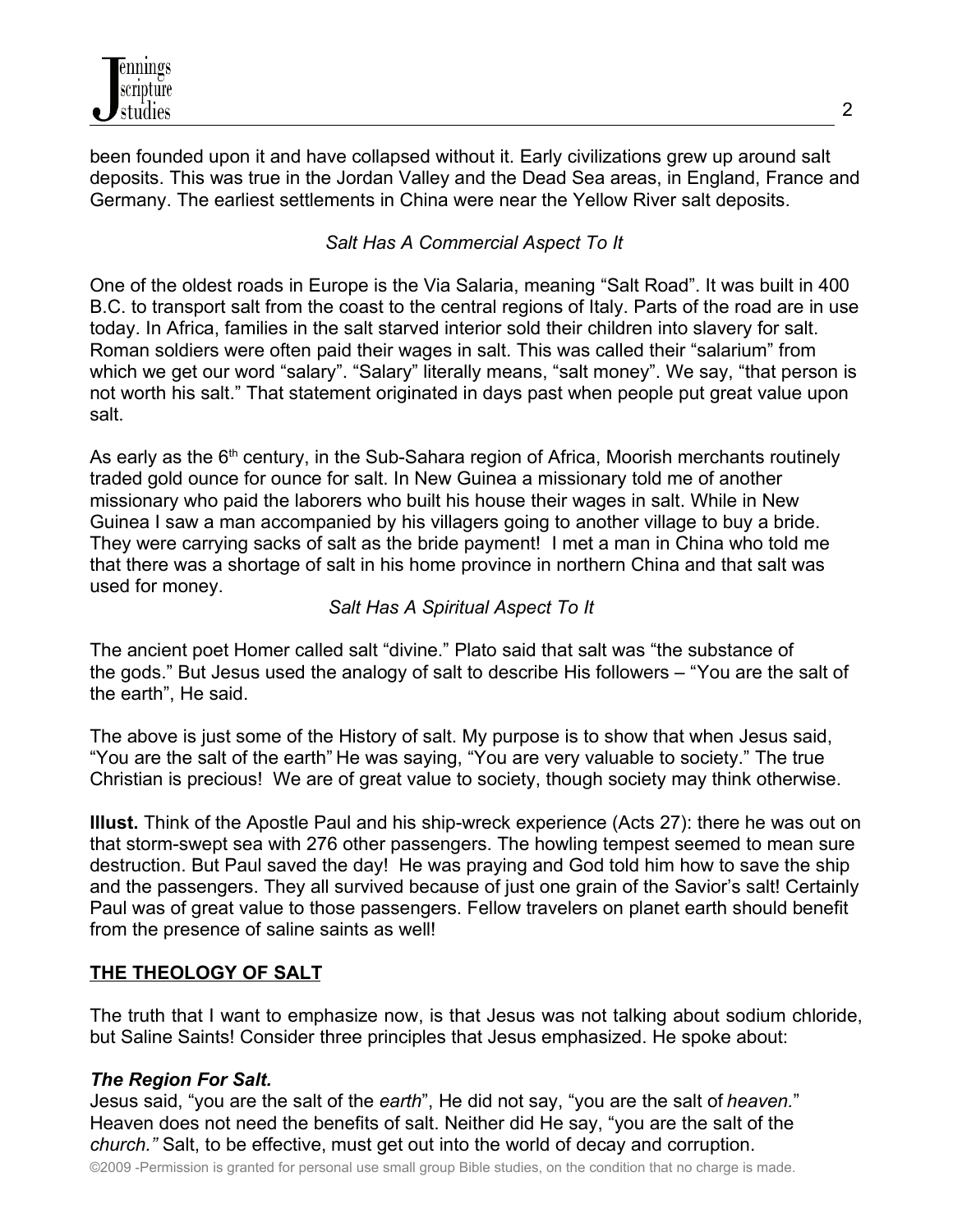**Illust.** Churches have been described as salt boxes with steeples on top. The church exists more for the world's sake than it does for its own sake! The sad thing to note here is that the earth has not yet been completely salted! "Untold millions are still untold, untold millions are outside the fold." Jesus' constant plea is something like this, "Please pass the salt."

### *The Regression Of Salt.*

Jesus said, *"*If the salt has lost its saltiness …." i.e. its flavor. The Palestine salt of Jesus day lost its saltiness with rain, wind and age. He likens the Christian who has lost his influence to salt that has lost its saltiness. Have you lost your saintly saltiness? Saintly salt:

- Acts as a preservative in a corrupt society;
- Creates thirst:
- Promotes healing;
- Has a purifying effect upon society.

When our presence does not accomplish the above, our profession and witness is ignored.

### *The Rejection Of Salt.*

Jesus said, "It is good for nothing but to be thrown out and trampled under foot by men." Again, "Salt is good; but if the salt has lost its flavor, how shall it be seasoned? It is neither fit for the land nor for the dunghill, but men throw it out. He who has ears to hear, let him hear!" (Luke 14:34-35)

A Christian who has no holy influence in society is good for nothing! That is not my statement it is Jesus' statement! Note the words "thrown out" – have a familiar ring? In I Cor. 9:27 Paul speaks of becoming a "castaway". It is basically the same thing. It is possible for a Christian to lose his/her testimony and influence; for his character to deteriorate so that he becomes powerless. In such a case the world will despise, ridicule and reject his Christianity and it will be "trodden under foot."

**Illust.** There is a salt substitute on the market called "No Salt." It is mainly for persons who must reduce their salt intake. It looks like salt, it sprinkles like salt and tastes a little like salt but it is not salt. It does not retard decay, create thirst and has no medicinal qualities. It is "artificial salt". There are many professing Christians who are not genuine salt but are like that salt substitute. They gather in the "Salt Box" every Sunday, but they have no influence for God and good in this rotten world.

So much for our brief consideration of the history and theology of salt. Now, let us move to the heart of Jesus' statement, "You are the salt of the earth."

#### **THE MINISTRY OF SALT**

Every true believer has a ministry. We are here in this sinful world to minister generous sprinklings of heaven's salt into our corrupt society. Think about the challenge that is before us in the words of Jesus: "You are the salt of the earth".

There are three self-evident and encouraging truths re: saintly salt that will help us understand our ministry as saline saints: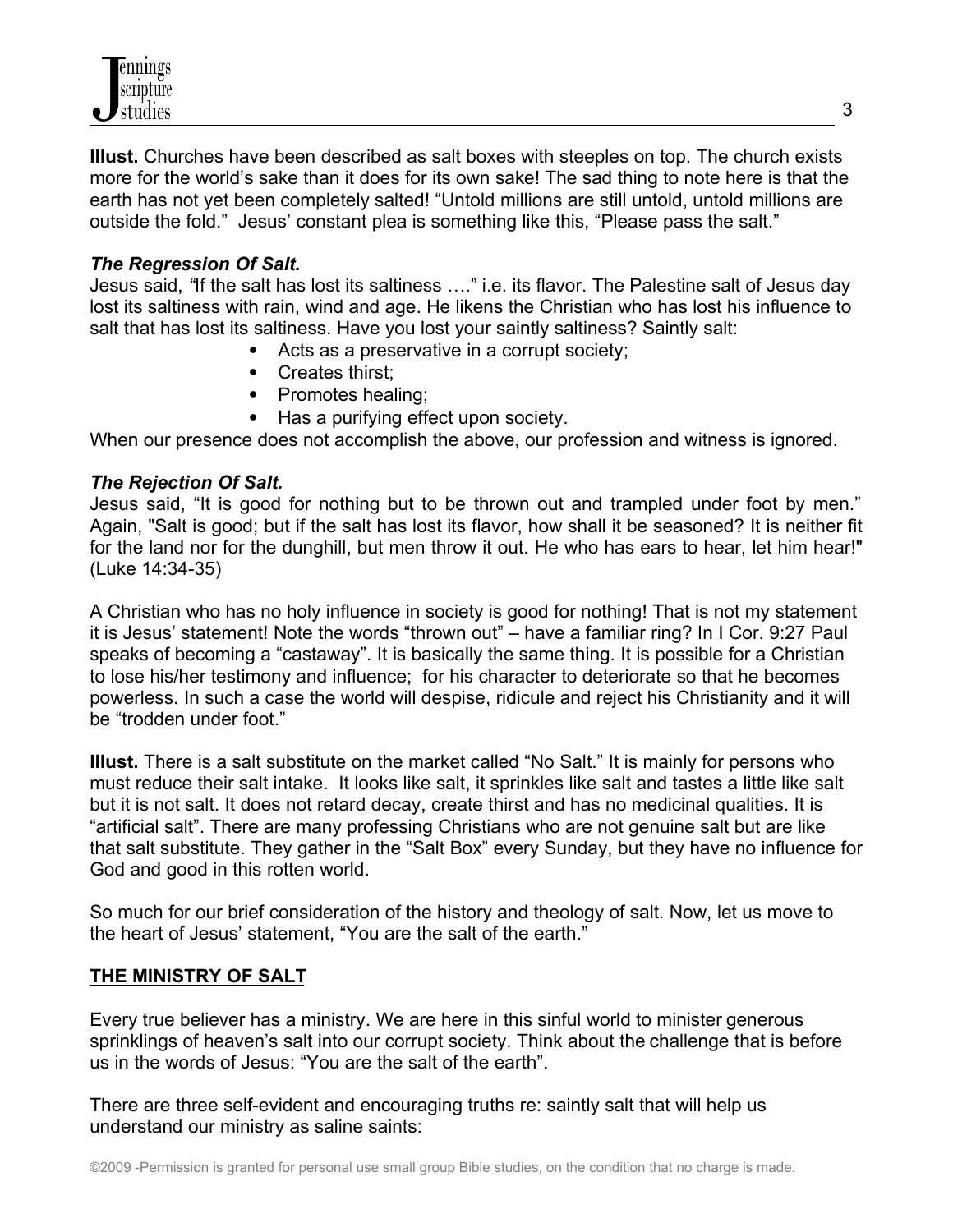## *Corruption Is Present When Salt Is Absent.*

The word, "corruption" and its cognates appear in the Bible some 85 times. It means spoiled, filthy, rotten, putrefaction, poisonous, infectious, unsound and/or decayed or decaying. The word is used to describe the nature of sin, sinful thoughts, the sinful nature of mankind, sinners, the world system - etc.

Peter writes and encourages us to "escape the corruption that is in the world" in II Peter 1:4. It is in this setting of corruption that Jesus calls Christians "salt." And when salt is weakest, corruption and decay are strongest. The only hope for America and the world is for generous sprinklings of the Savior's salt! Therefore, salt the neighborhood where you are!

## *Salt Has Power Out Of Proportion To Its Size.*

Therefore, do not under estimate your importance to the work of Christ! It is not the quantity of salt that is most important but the quality of the salt! Little is much if God is in it!

**Illust.** A baked potato does not need a pile of salt equal to the size of the potato to be effective. A few sprinkles will influence the whole potato. A few genuine Christians can be a powerful influence though small in number. Do you remember Abraham interceding for the cities of Sodom and Gomorrah? Because of Abraham's praying, God agreed to spare the cities if only 10 righteous people could be found in it! We do not need to be many to be much – but we do need to be genuine!

# *There Is No Impact Without Contact.*

 If there is the internal imprint of heaven in our lives, we will have an external impact on earth. A sack of salt in the corner of the meat market will never retard spoilage. In order to impede decay and do what salt is supposed to do it must come in contact with the meat. So it is with the Christian! We can be strong in Church with other "salts" but weak in the community.

 Think of some who have been a great impact for God and good because they came in contact with society:

- Noah was salt in the old world before the flood;
- Joseph was salt in Egypt;
- Elijah was salt for God there on Mt. Carmel;
- Daniel was salt in the king's court;
- The disciples of Christ were salt in their world;
- Paul was salt in the Roman Empire:
- John Knox, Martin Luther and the Reformation Fathers were salt in Europe in earlier centuries;
- Christians today can and should make an impact upon society! Remember, no impact without contact!

# **CONCLUSION**

"You are the salt of the earth." What powerful and promising words! There is a history of salt; there is a theology of salt and there is a ministry of salt.